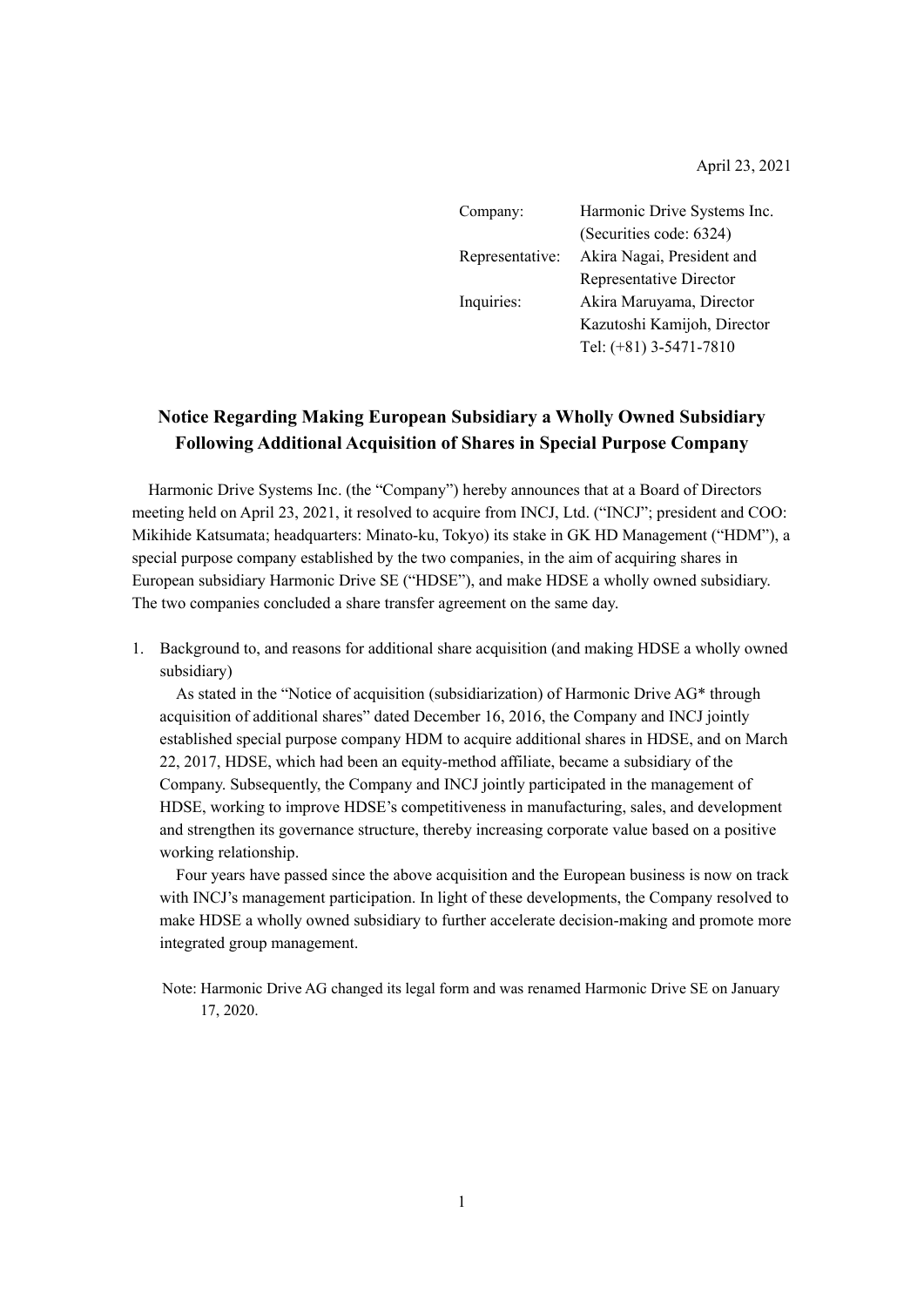Outline of special purpose company

| (1)  | Name            | GK HD Management                                                                                                                                       |          |
|------|-----------------|--------------------------------------------------------------------------------------------------------------------------------------------------------|----------|
| (2)  | Address         | 6-25-3 Minami-Oi, Shinagawa-ku, Tokyo                                                                                                                  |          |
| (3)  | Representative  | Akira Nagai, Representative member, Harmonic Drive Systems<br>Inc. (title: "Shokumu Shikkosha," meaning person responsible for<br>execution of duties) |          |
| (4)  | <b>Business</b> | Special purpose company for investment in HDSE                                                                                                         |          |
| (5)  | Capital         | $#1$ million                                                                                                                                           |          |
| (6)  | Established     | December 2016                                                                                                                                          |          |
| (7)  | Fiscal year-end | December                                                                                                                                               |          |
| (8)  | Net assets      | ¥31,918 million (as of December 31, 2019)                                                                                                              |          |
| (9)  | Total assets    | $\text{\textsterling}31,942$ million (as of December 31, 2019)                                                                                         |          |
| (10) | Shareholding    | Harmonic Drive Systems Inc.                                                                                                                            | $60.0\%$ |
|      |                 | INCJ, Ltd.                                                                                                                                             | 40.0%    |

Outline of European subsidiary (HDSE)

| (1)  | Name            | Harmonic Drive SE                                                                                                                                                     |       |
|------|-----------------|-----------------------------------------------------------------------------------------------------------------------------------------------------------------------|-------|
| (2)  | Address         | Hoenbergstrasse 14, 65555 Limburg an der Lahn, Deutschland                                                                                                            |       |
| (3)  | Representative  | Norimitsu Ito                                                                                                                                                         |       |
| (4)  | <b>Business</b> | Development and manufacturing of speed reducers and<br>mechatronics products, and sales of these products in Europe,<br>Middle East, Africa, India, and Latin America |       |
| (5)  | Capital         | €1,550,000                                                                                                                                                            |       |
| (6)  | Established     | October 1970                                                                                                                                                          |       |
| (7)  | Fiscal year-end | December                                                                                                                                                              |       |
| (8)  | Net assets      | $\epsilon$ 67 million (as of December 31, 2019)                                                                                                                       |       |
| (9)  | Total assets    | $£111$ million (as of December 31, 2019)                                                                                                                              |       |
| (10) | Shareholding    | GK HD Management                                                                                                                                                      | 63.2% |
|      |                 | Harmonic Drive Systems Inc.                                                                                                                                           | 36.8% |

## 2. Shareholding ratio in HDM before and after share transfer and acquisition price

| $(1)$ Shareholding ratio before share transfer | 60%                     |
|------------------------------------------------|-------------------------|
| $(2)$ Shareholding ratio after share transfer  | $100\%$                 |
| $(3)$ Acquisition price                        | $\text{\#}14.7$ billion |

#### 3. Schedule

| Date of resolution by the Board of Directors | April 23, 2021     |
|----------------------------------------------|--------------------|
| $(2)$ Date of contract signing               | April 23, 2021     |
| Share transfer execution date                | May 2021 (planned) |

## 4. Outlook

The impact of the above share transfer on the Company's consolidated financial results will be minimal, because HDSE is already a consolidated subsidiary of the Company.